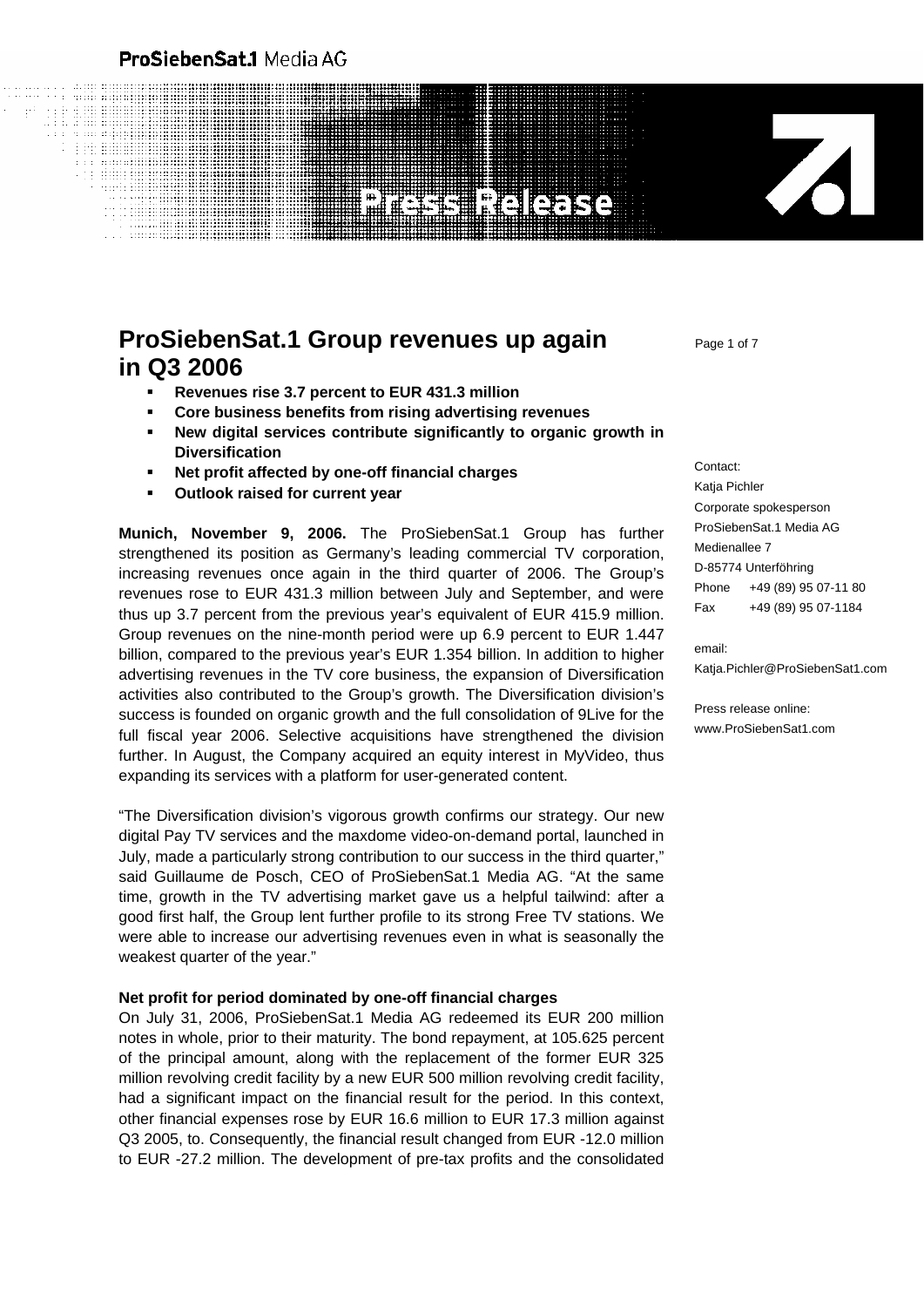$\mathbf{Z}$ 

net profit for the third quarter must also be viewed in the light of these one-off  $P_{\text{area 2 of 7}}$ charges. The financial restructuring and the associated decrease in the financial result between July and September caused pre-tax profits to decline 43.6 percent, to EUR 21.7 million (Q3 2005: EUR 38.5 million). The consolidated net profit for the period came to EUR 13.1 million (Q3 2005: EUR 23.7 million).

Operating profit was down slightly to EUR 48.9 million, compared to EUR 50.5 million in Q3 2005, primarily because of higher operating costs. EBITDA was likewise down slightly, to EUR 58.7 million, following EUR 59.9 million the year before. The EBITDA margin was 13.6 percent (Q3 2005: 14.4 percent).

In January through September 2006, the ProSiebenSat.1 Group's revenues grew to EUR 1.447 billion, a gain of 6.9 percent, or EUR 93.8 million. The rise in revenues also caused an improvement in the Group's operating result for January through September. Net operating profit climbed 12.8 percent to EUR 254.9 million, while the profit before taxes grew EUR 5.5 million to EUR 208.3 million. EBITDA gained 13.3 percent, to reach EUR 284.1 million. The Group's increase in profitability against the prior year is also reflected in the EBITDA margin, which rose from EUR 18.5 percent to 19.6 percent in the first nine months of 2006. The consolidated net profit grew 2.6 percent, to EUR 127.3 million. Earnings per share of preferred stock thus came to EUR 0.59 (Q1-Q3 2005: EUR 0.58).

The financial result for the first nine months was also affected by the Group's early redemption of the notes. It changed from the prior year's EUR -23.1 million to EUR -46.6 million. Most of the change was due to the rise in other financing expenses during the third quarter. Additionally, the prior-year financial result was unusually low because of positive one-off effects from the full takeover of Euvia during the second quarter of 2005.

#### **Performance of operating costs**

The ProSiebenSat.1 Group's operating costs rose to EUR 385.1 million in Q3 2006. Most of the 4.1 percent increase in total costs resulted from higher marketing and personnel expenses. Personnel expenses rose to EUR 62.1 million for July through September, and were thus up EUR 7.2 million, or 13.1 percent, from the previous year's equivalent. Much of the increase in personnel expenses came from the second cycle of the stock option plan approved at the shareholders' meeting in August 2006.

Total operating costs for the nine-month period came to EUR 1.201 billion, equivalent to a moderate rise of 5.4 percent. Apart from the higher personnel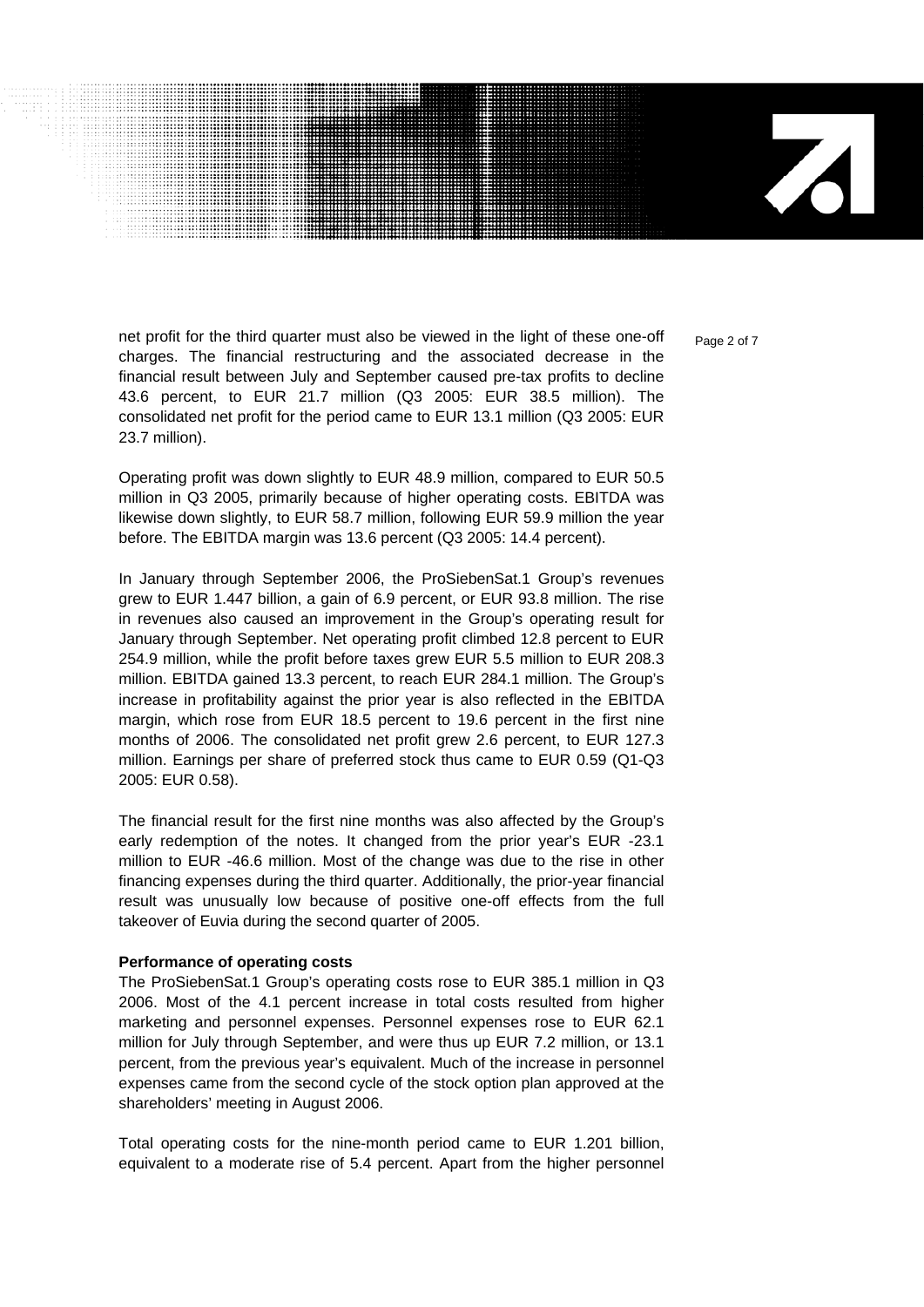expenses for  $Q3$  2006, most of the remaining increase came from the  $P_{\text{age 3 of 7}}$ consolidation of 9Live and from a slight increase in consumption of programming assets.

#### **Solid balance-sheet ratios and financial position**

During the period, the Group repaid its EUR 200 million notes in whole, and further improved its net financial position. The early redemption of the notes, together with the new syndicated credit facility, has reduced the Group's financing costs on outstanding financial debt for the long term, and optimizes its overall balance-sheet ratios still further.

On September 30, 2006, in spite of a dividend payment of EUR 181.6 million which was substantially higher than the previous year (2005: EUR 63.5 million), the net financial debt was only EUR 311.6 million, compared to EUR 390.5 million on September 30, 2005. Equity also grew again. The Group's better operating results particularly strengthened the solid equity base, increasing it 4.4 percent to EUR 1.132 billion. The resulting equity ratio is 57.7 percent, compared to 54.5 percent on September 30, 2005.

#### **Core business in Free TV benefits from high advertising revenues**

Revenues in the Free TV segment were up for both the third quarter and the nine-month period. Most of the rise came from higher advertising revenues. Total revenues for the third quarter grew EUR 16.1 million, to EUR 392.5 million. The segment's externally generated revenues were up 2.9 percent, to EUR 377.9 million. For the nine-month period, the segment's external revenues even grew a full 4.1 percent, to EUR 1.288 billion. All in all, the Free TV segment booked revenues of EUR 1.328 billion for January through September of this year, equivalent to a 4.8 percent gain against the same period last year.

The picture for the third quarter is somewhat varied. Although segment revenues were up, both net operating income and EBITDA were slightly below the prior-year level. Net operating income decreased EUR 1.8 million, to EUR 41.5 million. The third-quarter EBITDA was down EUR 1.1 million from a year earlier, to EUR 48.2 million. Most of this change resulted from higher selling and administrative costs.

The segment's net operating income and EBITDA were both up for the ninemonth period. Net operating income for the period was up 8.4 percent to EUR 223.8 million. EBITDA grew 8.5 percent, to EUR 244.1 million.

 $\overline{\mathbf{A}}$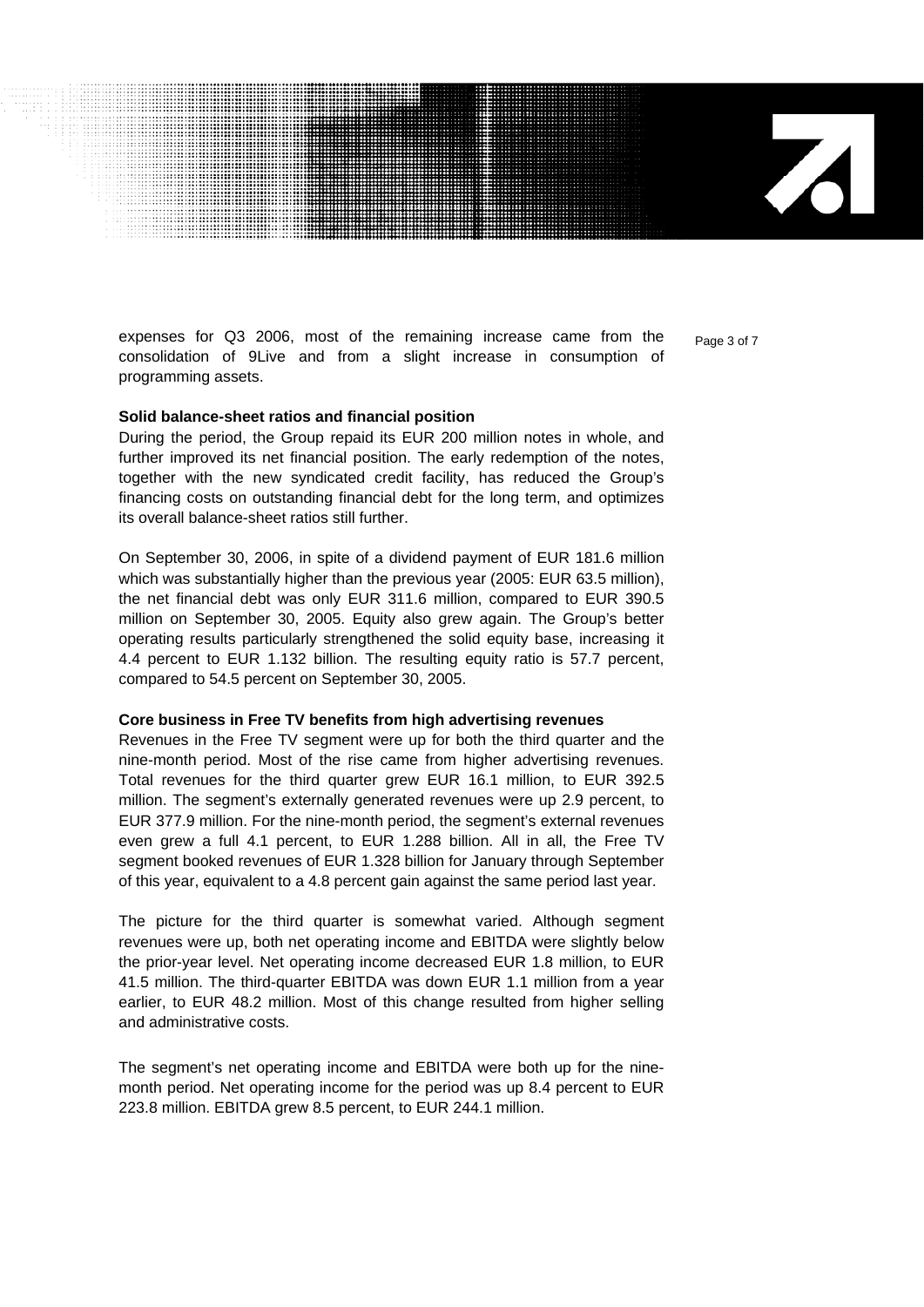#### **Sat.1 revenues and earnings climb again <b>Page 1 of 7** and 4 of 7

Business remains solid at Sat.1. The station's revenues were up 4.3 percent on the quarter, to EUR 173.0 million. Both pre-tax income and EBITDA grew even faster. Pre-tax income was up to EUR 28.7 million, a 19.6 percent gain against the comparable quarter last year. EBITDA rose to EUR 29.5 million, outperforming the previous year's figure by 39.2 percent. In addition to vigorous revenue growth, vigilant cost management provided another basis for this very welcome earnings performance. The EBITDA margin of 17.1 percent for Sat.1, compared to 12.8 percent a year earlier, reflects the station's profitable growth.

The station also increased both revenues and net income for the nine-month period as a whole. Revenues rose to EUR 598.2 million, up 6.6 percent above the prior-year figure. Pre-tax income grew 45.7 percent, to EUR 126.6 million. EBITDA rose 47.7 percent, to EUR 127.5 million. The EBITDA margin for the first nine months was 21.3 percent, compared to the prior year period's 15.4 percent.

#### **ProSieben revenues performance stable in Q3**

A quarter-on-quarter comparison shows that ProSieben's improved performance and better audience shares this year are beginning to have a positive impact on revenues. The station's revenues in the third quarter rose to EUR 149.1 million from EUR 147.5 million a year earlier. But higher costs kept results below the prior-year figure. The increase in costs in the third quarter was particularly caused by higher consumption of programming assets, mostly in September. Pre-tax income was EUR 18.4 million, compared to EUR 25.7 million a year earlier. EBITDA was down from the prior year's EUR 25.4 million to EUR 18.5 million. The resulting EBITDA margin is 12.4 percent, compared to 17.2 percent in Q3 2005.

Revenues for the first nine months at ProSieben were down 6.6 percent, to EUR 497.2 million. This was caused mainly by lower revenues from internal programming sales, which came to EUR 19.3 million, down EUR 23.5 million from the figure a year earlier. Another cause was the decline in advertising revenues because of the station's weak ratings last fiscal year. There is a timelag factor in advertising clients' consequent booking behavior, which led to a decline in TV advertising revenues in the first quarter of this year. Pre-tax income declined to EUR 77.2 million from the prior year's EUR 110.5 million. EBITDA decreased EUR 32.4 million, to EUR 77.1 million. The EBITDA margin was down to 15.5 percent from the previous year's high 20.6 percent.

 $\mathbf{Z}$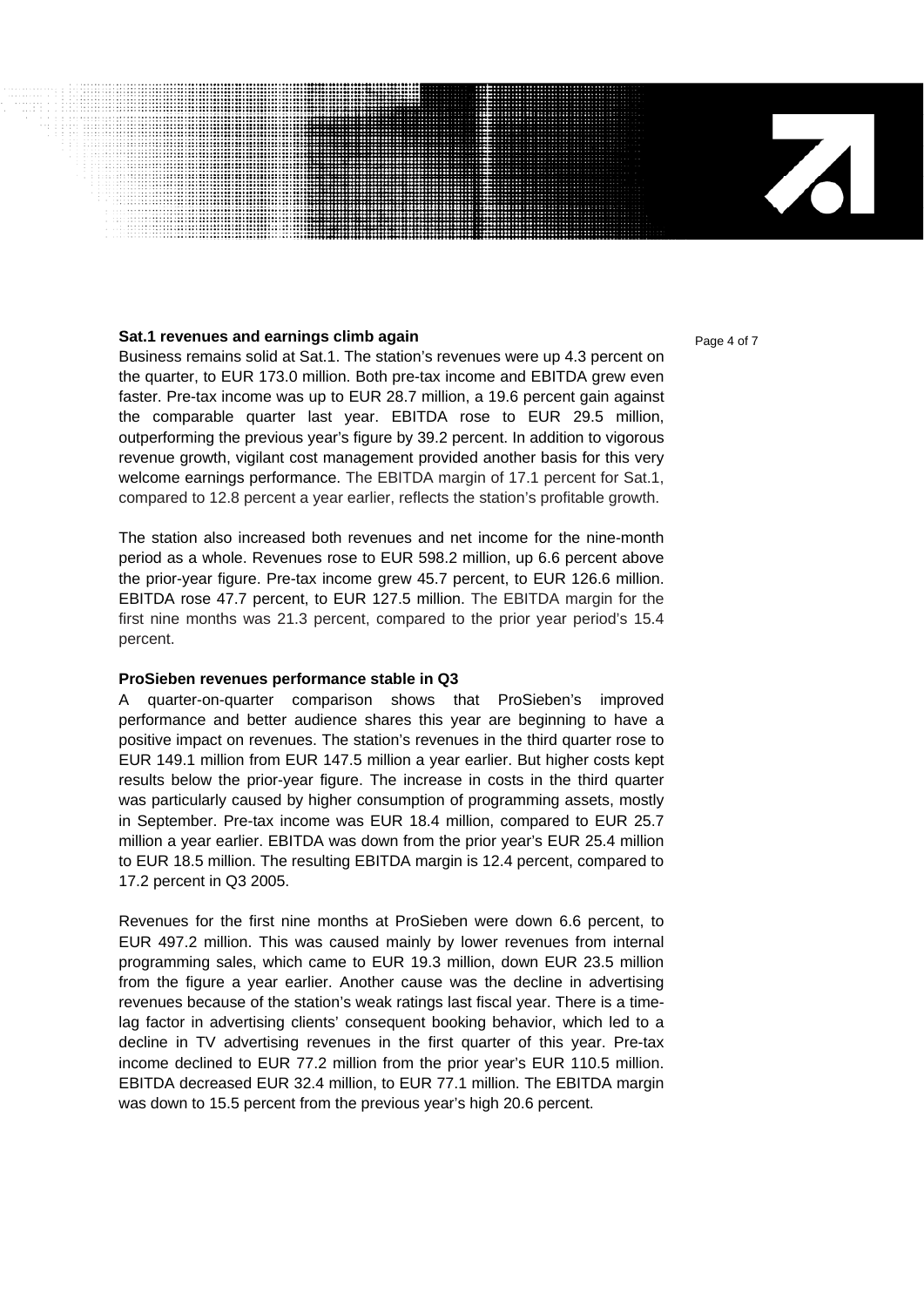#### **Advertising revenues up significantly at kabel eins Page 5 of 7 Page 5 of 7**

The third quarter saw a significant rise in revenues at kabel eins, as the station continued its profitable growth trend. Revenues came to EUR 52.5 million, up EUR 5.8 million against the same period last year. Higher advertising revenues were the main growth driver. At the same time, both pre-tax income and EBITDA rose 30.3 percent for the third quarter. Both key figures came to EUR 8.6 million. The EBITDA margin climbed from 14.1 percent to 16.4 percent.

Most of the improvement in earnings came from the uptrend in revenues. The change is especially clear in the nine-month comparison. Revenues for this period grew 15.4 percent, to EUR 174.9 million. Pre-tax income gained EUR 39.6 percent, to reach EUR 40.2 million. EBITDA also rose significantly faster than revenues, soaring by 41.8 percent to reach EUR 40.4 million. The station's profitability reflects the EBITDA margin, rising from an already high 18.8 percent to 23.1 percent for January through September.

#### **N24 continues successful course**

N24 kept up its growth in revenues and profitability, and pre-tax income and EBITDA performed especially well in July through September. In Q3, N24 generated revenues of EUR 21.1 million, following EUR 19.7 million the year before. Pre-tax income grew 177.8 percent, to EUR 2.5 million. EBITDA leaped 150.0 percent, to reach EUR 2.5 million. This significant rise in EBITDA went hand in hand with an improvement in EBITDA margin from 5.1 percent to 11.8 percent. The sharp growth in earnings resulted not only from a nominal EUR 1.4 million increase in revenues, but from cost control during the quarter.

The news station's revenues for January through September came to EUR 63.9 million, a 7.2 percent gain. Pre-tax income grew 56.5 percent, to EUR 7.2 million. EBITDA was up 47.1 percent, to reach EUR 7.5 million. The EBITDA margin was thus 11.7 percent, compared to 8.6 percent a year earlier.

#### **Quiz station 9Live feels impact of World Cup and competition**

Germany's leading brand in interactive television, 9Live, felt the impact of the soccer World Cup in June and July during the third quarter. The event pulled down the phone call volume, with a perceptible impact on 9Live's revenues. External revenues for the third quarter were down EUR 1.2 million, to EUR 22.2 million. The segment's total revenues were EUR 22.7 million, following EUR 23.8 million for Q3 2005. Net operating income was down EUR 1.3 million, to EUR 2.9 million. EBITDA was down EUR 1.7 million against the prior year, to EUR 5.0 million.

 $\mathbf{Z}$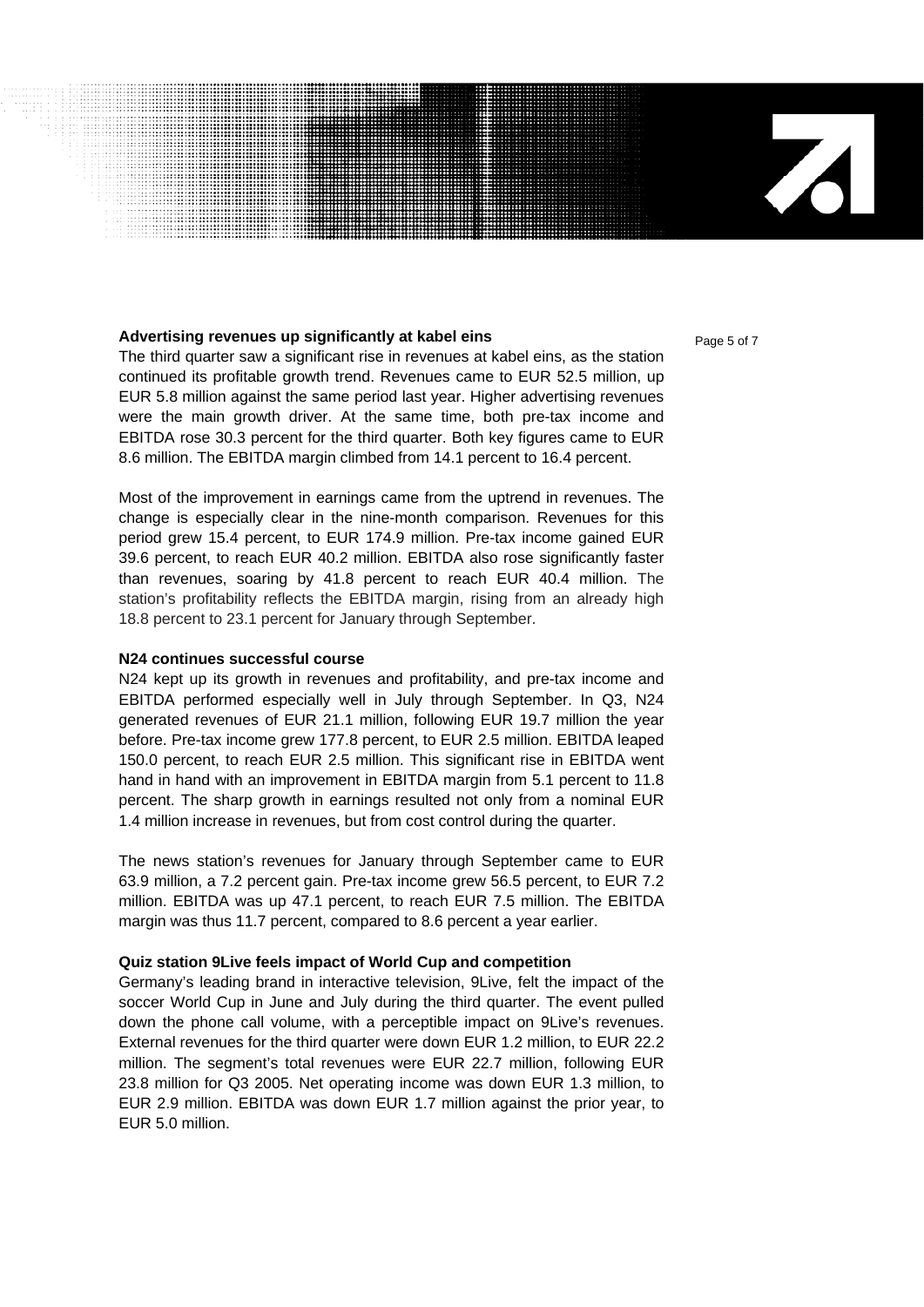71

For the first nine months of the year, the Transaction TV segment generated  $_{\text{Paqe 6 of 7}}$ revenues of EUR 71.6 million. Revenues for June through September 2005 were EUR 32.3 million. The ProSiebenSat.1 Group has fully consolidated 9Live only since June 1 of last year. The station's contribution toward consolidated revenues this year was EUR 70.3 million (June-Sept. 2005: EUR 31.6 million). The segment's net operating income was EUR 13.3 million (June-Sept. 2005: EUR 5.4 million) and EBITDA was EUR 19.7 million (June-Sept. 2005: EUR 9.0 million).

#### **Vigorous growth in Other Diversification segment**

Both revenues and earnings grew well in the Other Diversification segment, and the results in the quarter were especially good. The segment's thirdquarter revenues were up 27.7 percent, to EUR 36.9 million. The segment's contribution to Group revenues was EUR 31.2 million, up 23.3 percent against the equivalent period last year. Net operating income rose EUR 1.4 million to EUR 4.6 million, and EBITDA rose EUR 1.4 million, to EUR 5.5 million. Major revenue drivers for the third quarter included not only the segment's established multimedia services and its merchandising and licensing business, but also new digital TV services.

In January through September 2006, the segment contributed EUR 89.3 million toward the Group's revenues, compared to EUR 84.8 million a year earlier. All in all, revenues climbed 17.5 percent to EUR 105.6 million. Net operating income gained 29.1 percent, to reach EUR 18.2 million. EBITDA came to EUR 20.9 million, 24.4 percent above last year's level.

#### **Outlook: Towards a solid fiscal year**

The German economy will grow more than expected in 2006. The current fall opinion from the German economic research institutes has upgraded their GDP growth projection for 2006 to a rate of 2.3 percent. In such a setting, the ProSiebenSat.1 Group in October increased its growth projection for fiscal 2006 in the TV advertising market. If the uptrend holds, the Group believes a growth rate of the TV advertising market of about 3 percent net will be realistic for 2006 as a whole. Formerly, the Company had been assuming a net growth rate of 2 percent.

The Free TV segment continued to perform well in the fall, although growth rates were less high in the third quarter than in the first half, for purely seasonal reasons. As expected, the Winter Olympics and the World Cup caused a decline in first-half audience shares among the key demographic between the ages of 14 and 49. Nevertheless, the Group as whole will be able to maintain its position of a high level of around 30 percent market share.